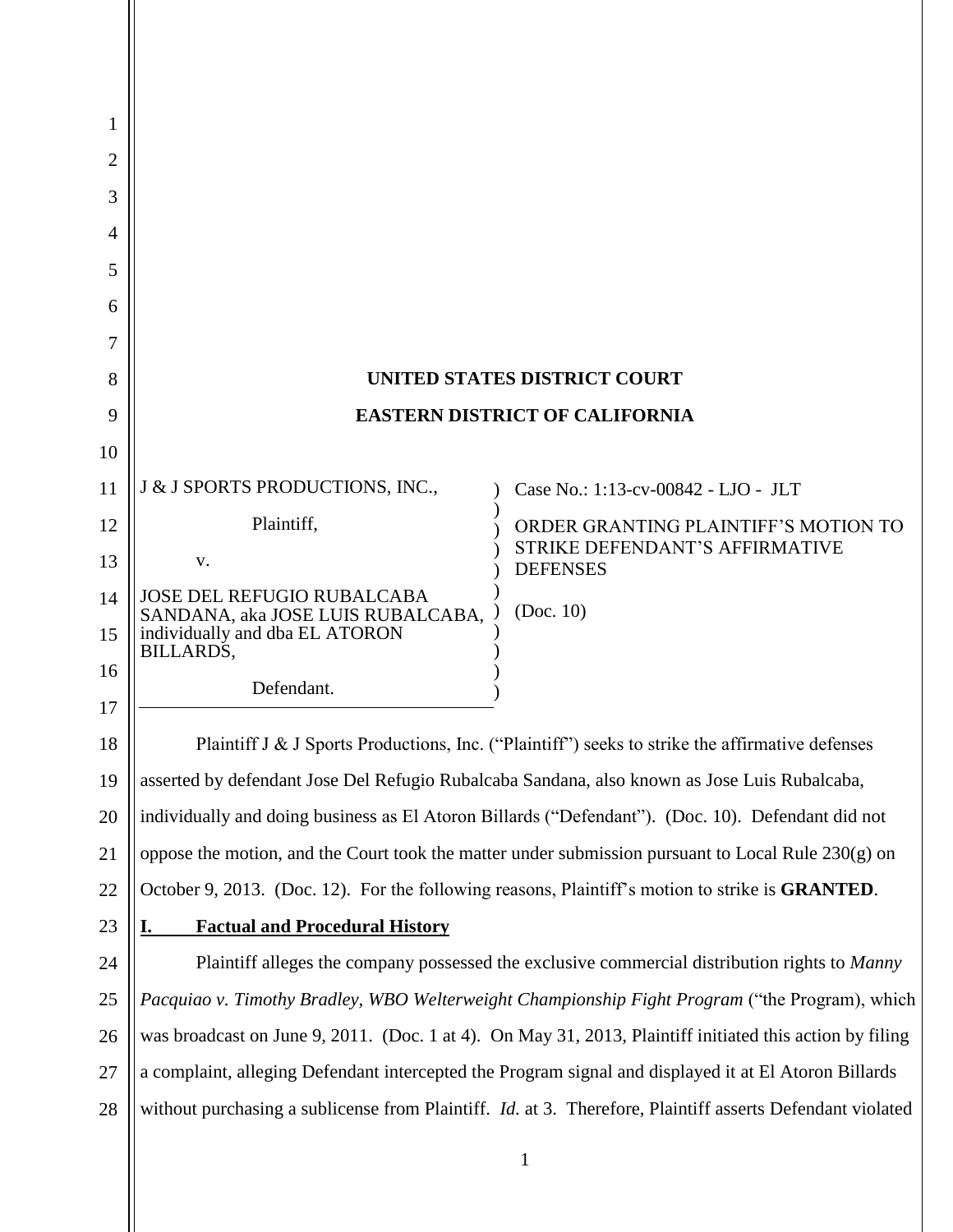the Communications Act of 1934 and the Cable & Television Consumer Protection and Competition Act of 1992 ("the Cable Act"). *Id.* at 4-6. Also, Plaintiff contends Defendant is liable for the tort of conversion and a violation of California Business and Professions Code, Section 17200. *Id.* at 7-8.

On August 27, 2013, Defendant filed his answer to Plaintiff's complaint, in which he asserted eight affirmative defenses, and reserved "the right to add additional affirmative defenses if and to the extent such affirmative defenses are applicable to this action." (Doc. 8 at 5-6). Plaintiff seeks to strike Defendant's affirmative defenses and the reservation clause. (Doc. 10).

## **II. Legal Standards**

1

2

3

4

5

6

7

8

9 10 11 12 13 14 Rule 8 of the Federal Rules of Civil Procedure requires a party responding to a pleading to "state in short and plain terms its defenses to each claim asserted against it." Fed. R. Civ. P.  $8(b)(1)$ . Further, responding parties are instructed to "state any avoidance or affirmative defense, including: accord and satisfaction; assumption of risk; contributory negligence; duress; estoppel; failure of consideration; fraud; illegality; injury by fellow servant; laches; license; payment; release; res judicata; statute of frauds; statute of limitations; and waiver." Fed. R. Civ. P. 8(c).

15 16 17 18 19 20 21 22 23 24 25 26 The Court may strike "an insufficient defense or any redundant, immaterial, impertinent, or scandalous matter" from a pleading, either on the Court's own motion or by motion of a party. Fed. R. Civ. P. 12(f). A defense may be "insufficient" as a matter of pleading or as a matter of law. *See Security People, Inc. v. Classic Woodworking, LLC*, 2005 U.S. Dist. LEXIS 44641, at \*5 (N.D. Cal. Mar. 4, 2005) (citing *Wyshak v. City Nat'l Bank*, 607 F.2d 824, 827 (9th Cir. 1979); *Kaiser Aluminum & Chemical Sales, Inc. v. Avondale Shipyards, Inc.*, 677 F.2d 1045, 1057 (5th Cir. 1982)). A defense is insufficiently pled if it fails to give "fair notice" of the defense, and is insufficient as a matter of law when there are no questions of fact or law, and the defense would not succeed under any circumstances. *Wyshak*, 607 F.2d at 827; *SEC v. Sands*, 902 F. Supp. 1149, 1165 (C.D. Cal. 1995) (citations omitted). Further, a defense may be stricken as immaterial if it "has no essential or important relationship to the claim for relief or the defenses being pleaded." *Fantasy, Inc. v. Fogerty*, 984 F.2d 1524, 1527 (9th Cir. 1993) (citations omitted), *rev'd on other grounds*, 510 U.S. 517 (1994); *see also* Fed. R. Civ. P. 12(f).

27 28 The purpose of a motion to strike under Rule 12(f) "is to avoid the expenditure of time and money that must arise from litigating spurious issues." *Sidney-Vinstein v. A.H. Robins Co.*, 697 F.2d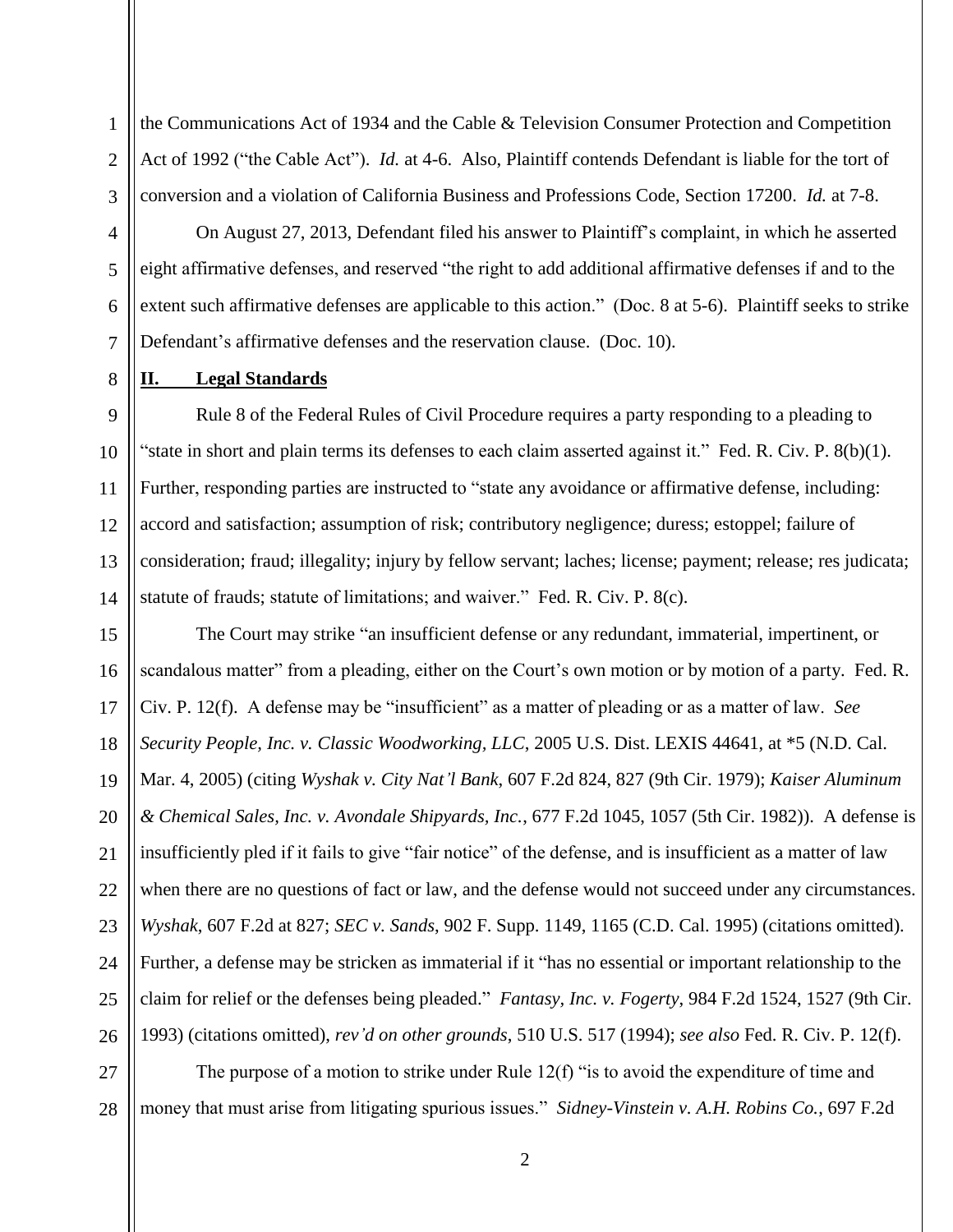1 2 3 4 5 6 7 8 880, 885 (9th Cir. 1983). However, motions to strike affirmative defenses "are disfavored and infrequently granted." (*Neveau v. City of Fresno*, 392 F. Supp. 2d 1159, 1170 (E.D. Cal. 2005). The Court "must view the pleading under attack in the light more favorable to the pleader." *Garcia ex rel. Marin v. Clovis Unified School Dist.*, 2009 WL 2982900, at \*23 (E.D. Cal. Sept.14, 2009) (internal citation omitted). Even if a court strikes an affirmative defense, leave to amend should be freely given where the opposing party will not be prejudiced given the strong policy favoring resolution of cases "on the proofs rather than the pleadings." *Rennie & Laughlin, Inc. v. Chrysler Corp.*, 242 F.2d 208, 213 (9th Cir. 1957); *Wyshak*, 607 F.2d at 827.

## **III. Discussion and Analysis**

10 11

9

**A. First Affirmative Defense:** "The complaint fails to state a claim upon which relief can be granted." (Doc. 8 at 5).

12 13 14 15 16 17 18 19 20 21 22 23 24 Plaintiff contends this is not an affirmative defense, because Defendant is merely pointing to a purported defect in the complaint. (Doc. 10 at 5) (citation omitted). Previously, this Court explained that proper "[a]ffirmative defenses plead matters extraneous to the plaintiff's prima facie case, which deny plaintiff's right to recover, even if the allegations of the complaint are true." *Federal Deposit Ins. Corp. v. Main Hurdman*, 655 F. Supp. 259, 262 (E.D. Cal. 1987). In contrast, "an assertion that the [plaintiff] cannot prove the elements of [its] claim" is not a proper affirmative defense. *Solis v. Couturier*, 2009 U.S. Dist. LEXIS 63271, at \* 8-9 (E.D. Cal. July 8, 2009). Likewise, that the plaintiff failed to state a claim "is an assertion of a defect in Plaintiff's prima facie case, not an affirmative defense." *Joe Hand Promotions, Inc. v. Estrada*, 2011 U.S. Dist. LEXIS 61010, at \*5 (E.D. Cal. June 8, 2011); *see also Boldstar Tech., LLC v. Home Depot, Inc*., 517 F. Supp. 2d 1283, 1291 (S.D. Fla. 2007) ("Failure to state a claim is a defect in the plaintiff's claim; it is not an additional set of facts that bars recovery notwithstanding the plaintiff's valid prima facie case"). Therefore, Defendant's first affirmative defense for "failure to state a clause of action" is **STRICKEN**.

25 26 **B. Second Affirmative Defense:** "The complaint, and each and every cause of action contained therein, is barred by the applicable statute of limitation as they may apply." (Doc. 8 at 5).

27 28 Plaintiff alleges the unlawful broadcast occurred on June 9, 2012 (*see* Doc. 1 at 3), and initiated this action on May 31, 2013. A one year-statute of limitations applies to claims arising under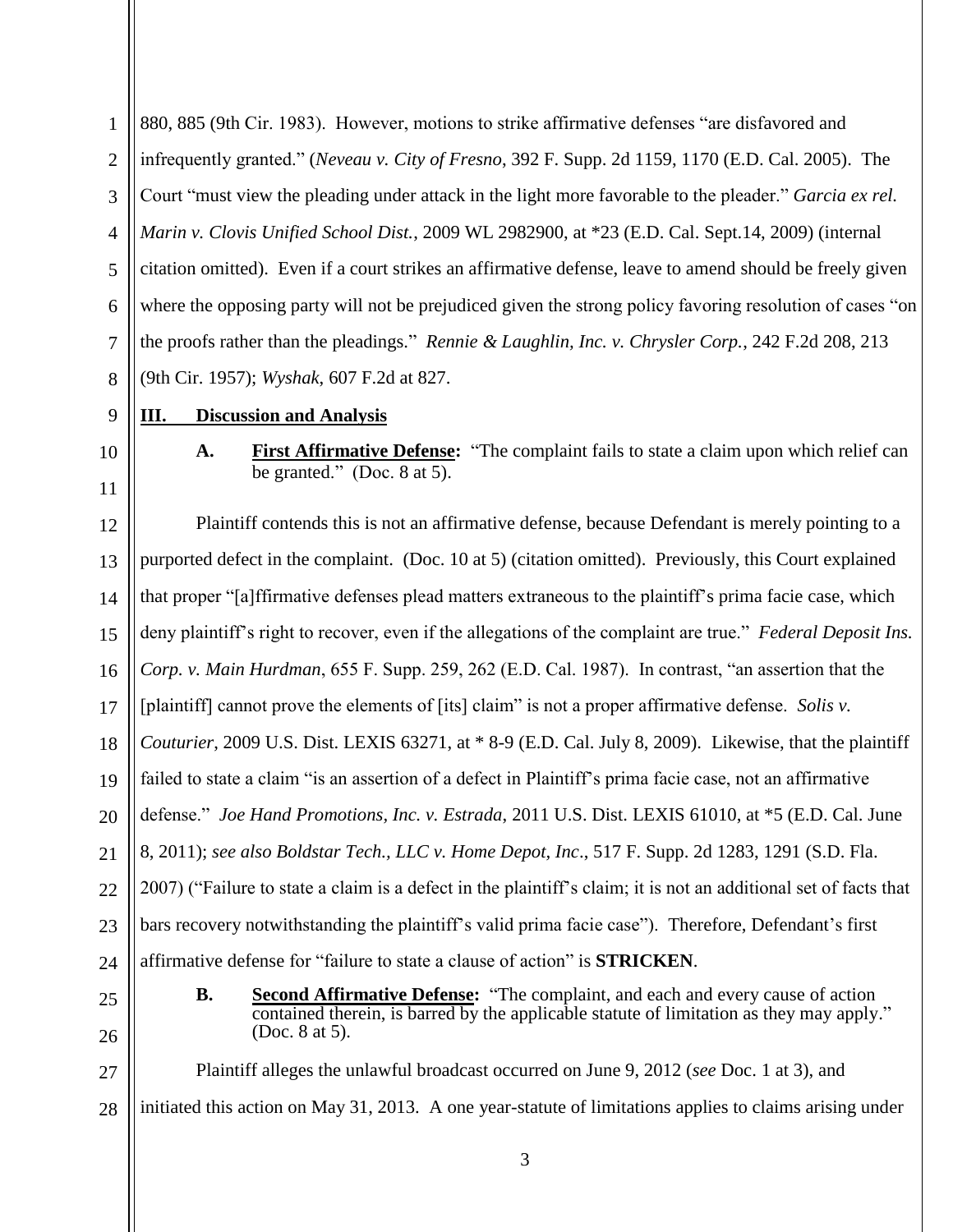4 1 2 3 4 5 6 7 8 9 10 11 12 13 14 15 16 17 18 19 20 21 22 23 24 25 26 27 28 47 U.S.§§ 554 and 605. *DirectTV v. Webb*, 545 F.3d 837, 847-48 (9th Cir. 2008). Under California law, the statute of limitations is three years for a claim of conversion, and four years for violations of California Business and Professions Code Section 17200. Cal. Code Civ. Proc. § 338(c); Cal. Bus. & Prof. Code § 17208. Because the complaint was filed within the statutes of limitations, Defendant's second affirmative defense is **STRICKEN**. **C. Third Affirmative Defense (Estoppel):** "By virtue of Plaintiff's conduct both before and after [the] alleged discovery of the acts underlying the Complaint, Plaintiff is estopped from asserting any claims against the Defendant." (Doc. 8 at 5). Plaintiff argues this affirmative defense "fails to provide fair notice because [Defendant] does not indicate which estoppel defense []he is asserting (e.g. judicial estopped, collateral estoppel, equitable estoppel)." (Doc. 10 at 7) (citing *J & J Sports Productions, Inc. v. Montanez,* 2010 U.S. Dist. LEXIS 137732, (E.D. Cal. Dec. 13, 2010)). The Court agrees Defendant has not explained the applicability of the doctrine of estoppel, and the defense is insufficiently pled. Thus, Defendant's third affirmative defense is **STRICKEN**. **D. Fourth Affirmative Defense (Waiver):** "The plaintiff intentionally and voluntarily relinquished or surrendered a known right, benefit or advantage in connection with one or more of the causes of action set forth in the complaint and the facts underlying each of those causes of action." (Doc. 8 at 5). Waiver is an "intentional relinquishment or abandonment of a known right." *United States v. Perez*, 116 F.3d 840, 845 (9th Cir. 1997). Here, there is no indication in Defendant's answer that Plaintiff engaged in activity that might constitute a waiver of known rights. Without supporting factual allegations, Defendant's assertion that the doctrine of waiver is applicable is insufficient to provide fair notice. *See J & J Sports Prods., Inc. v. Nguyen*, 2012 U.S. Dist. LEXIS 51641, at \*4 (N.D. Cal. Mar. 22, 2012) (finding an affirmative defense insufficient where the defendant "does not provide any supporting facts, making it impossible for Plaintiff to ascertain the basis for the affirmative defense[]"). Accordingly, the fourth affirmative defense is **STRICKEN**. **E. Fifth Affirmative Defense (Laches): "**The loss or damages, if any, sustained by plaintiff herein are barred by the doctrine of Laches." (Doc. 8 at 6). As explained by the Ninth Circuit, "Laches is an equitable time limitation on a party's right to bring suit." *Kling v. Hallmark Cards, Inc.*, 225 F.3d 1030, 1036 (9th Cir. 2000). To establish the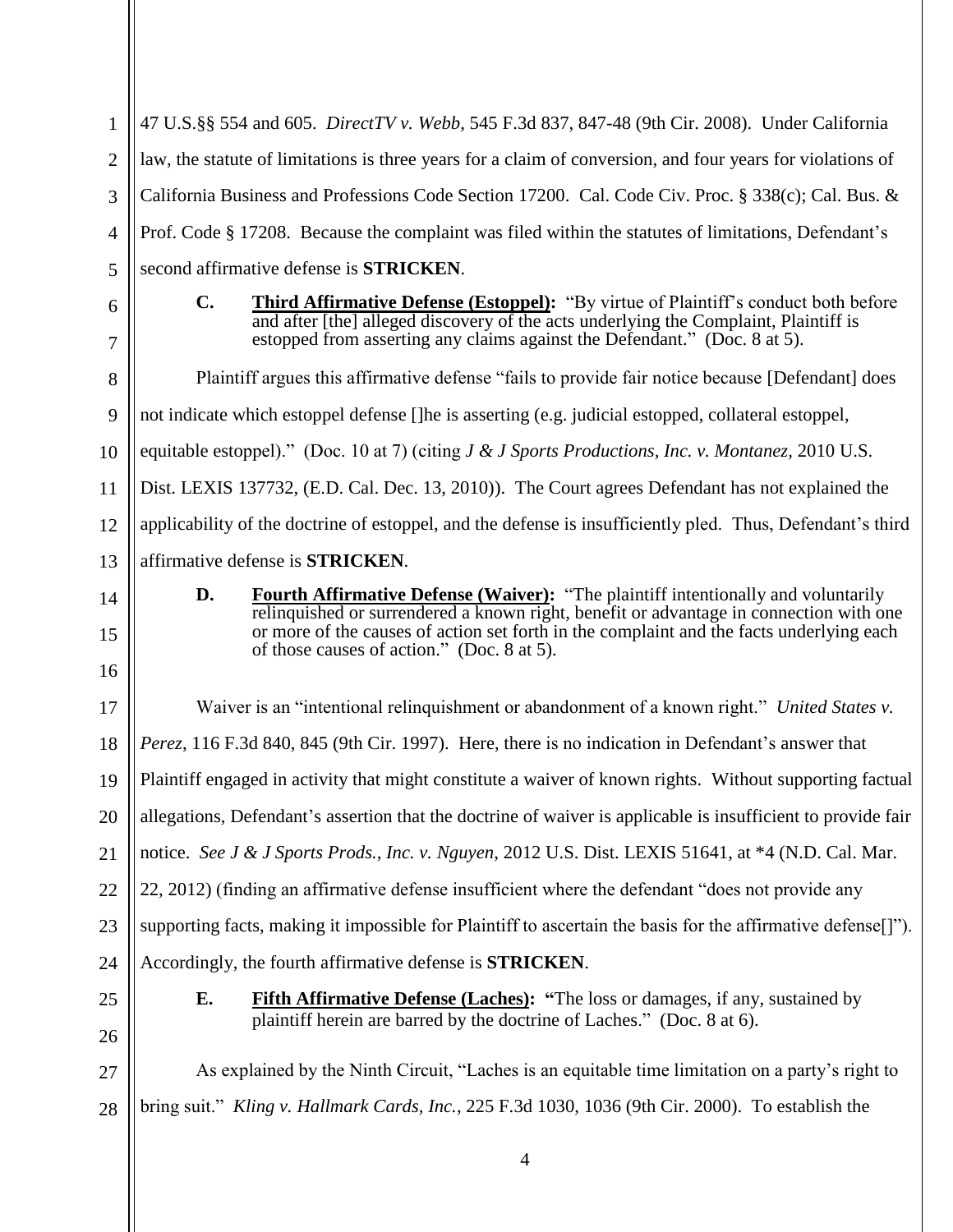| 1                                                                                                                                                                                      | doctrine is applicable, a defendant must show "both an unreasonable delay by the plaintiff and                                                                                              |  |  |  |
|----------------------------------------------------------------------------------------------------------------------------------------------------------------------------------------|---------------------------------------------------------------------------------------------------------------------------------------------------------------------------------------------|--|--|--|
| $\overline{2}$                                                                                                                                                                         | prejudice to itself." Id. (quoting Couveau v. American Airlines, 218 F.3d 1078, 1083 (9th Cir. 2000)).                                                                                      |  |  |  |
| 3                                                                                                                                                                                      | Notably, there is a "strong presumption" that laches does not apply when an action is filed                                                                                                 |  |  |  |
| $\overline{4}$                                                                                                                                                                         | within the appropriate statute of limitations period. Jarrow Formulas, Inc. v. Nutrition Now, Inc., 304                                                                                     |  |  |  |
| 5                                                                                                                                                                                      | F.3d 829, 835 (9th Cir. 2002). Here, as discussed above, Plaintiff initiated this action within the                                                                                         |  |  |  |
| 6                                                                                                                                                                                      | applicable statutes of limitations. Because Defendant has not alleged facts to demonstrate Plaintiff                                                                                        |  |  |  |
| $\overline{7}$                                                                                                                                                                         | unreasonably delayed in commencing this action, his answer fails to overcome the presumption that                                                                                           |  |  |  |
| 8                                                                                                                                                                                      | the doctrine is not applicable. Further, Defendant does not allege prejudice resulted due to the delay in                                                                                   |  |  |  |
| 9                                                                                                                                                                                      | filing. Accordingly, fifth affirmative defense is insufficiently pled, and is <b>STRICKEN</b> .                                                                                             |  |  |  |
| 10                                                                                                                                                                                     | <b>Sixth and Seventh Affirmative Defenses:</b> Defendant lacked the required intent to<br>F.<br>willfully violate 47 U.S.C. $\S$ 553 and 605 and "the actions respecting the subject matter |  |  |  |
| alleged in the Complaint were undertaken in good faith, with the absence of a willful<br>11<br>and malicious intent t[o] injure plaintiff, and constitute lawful, proper and justified |                                                                                                                                                                                             |  |  |  |
| 12                                                                                                                                                                                     | means to further Defendant's purpose." (Doc. 8 at 6).                                                                                                                                       |  |  |  |
| 13                                                                                                                                                                                     | The Communications Act and the Cable Act do not require a defendant to have knowledge that                                                                                                  |  |  |  |
| 14                                                                                                                                                                                     | his conduct amounted to a violation. See International Cablevision, Inc. v. Sykes, 997 F. 2d 998, 1004                                                                                      |  |  |  |
| 15                                                                                                                                                                                     | (2d Cir. 1993). Instead, if "the violator was not aware and had no reason to believe that his acts                                                                                          |  |  |  |
| 16                                                                                                                                                                                     | constituted a violation of this section, the court in its discretion may reduce the award of damages" 47                                                                                    |  |  |  |
| 17                                                                                                                                                                                     | U.S.C. § 553(c)(3)); 47 U.S.C. § 605(e)(3)(C)(iii). Accordingly, Defendant's alleged lack of intent and                                                                                     |  |  |  |
| 18                                                                                                                                                                                     | good faith is immaterial to these claims. See J & J Sports Prods. v. Jimenez, 2010 U.S. Dist. LEXIS                                                                                         |  |  |  |
| 19                                                                                                                                                                                     | 132476, at *7-8 (S.D. Cal. Dec. 15, 2010) (striking the defendant's "good faith" defense as immaterial                                                                                      |  |  |  |
| 20                                                                                                                                                                                     | because "intent is unnecessary in determining the existence of a violation" of 47 U.S.C. §§ 553, 605).                                                                                      |  |  |  |
| 21                                                                                                                                                                                     | Similarly, "questions of the defendant's good faith, lack of knowledge, motive, or intent are not                                                                                           |  |  |  |
| 22                                                                                                                                                                                     | relevant" to a claim of conversion, which is a strict liability tort under California law. Gilman v. Dalby,                                                                                 |  |  |  |
| 23                                                                                                                                                                                     | 176 Cal.App.4th 606, 615 n.1 (2009); see also Greka Integrated, Inc. v. Lowrey, 133 Cal. App. 4th                                                                                           |  |  |  |
| 24                                                                                                                                                                                     | 1572, 1581 (2005). Accordingly, Defendant's intent is immaterial to Plaintiff's claim for conversion.                                                                                       |  |  |  |
| 25                                                                                                                                                                                     | Finally, to succeed on a claim for a violation of the Unfair Practices Act, Plaintiff must                                                                                                  |  |  |  |
| 26                                                                                                                                                                                     | demonstrate "an unlawful, unfair, or fraudulent business or practice." Cal. Bus. & Prof. Code § 17200.                                                                                      |  |  |  |
| 27                                                                                                                                                                                     | The Unfair Practices Act encompasses "anything that can properly be called a business practice and                                                                                          |  |  |  |
| 28                                                                                                                                                                                     | that at the same time is forbidden by law." <i>Barquis v. Merchants Collection Ass'n.</i> , 7 Cal. 3d 94, 113                                                                               |  |  |  |
|                                                                                                                                                                                        |                                                                                                                                                                                             |  |  |  |

5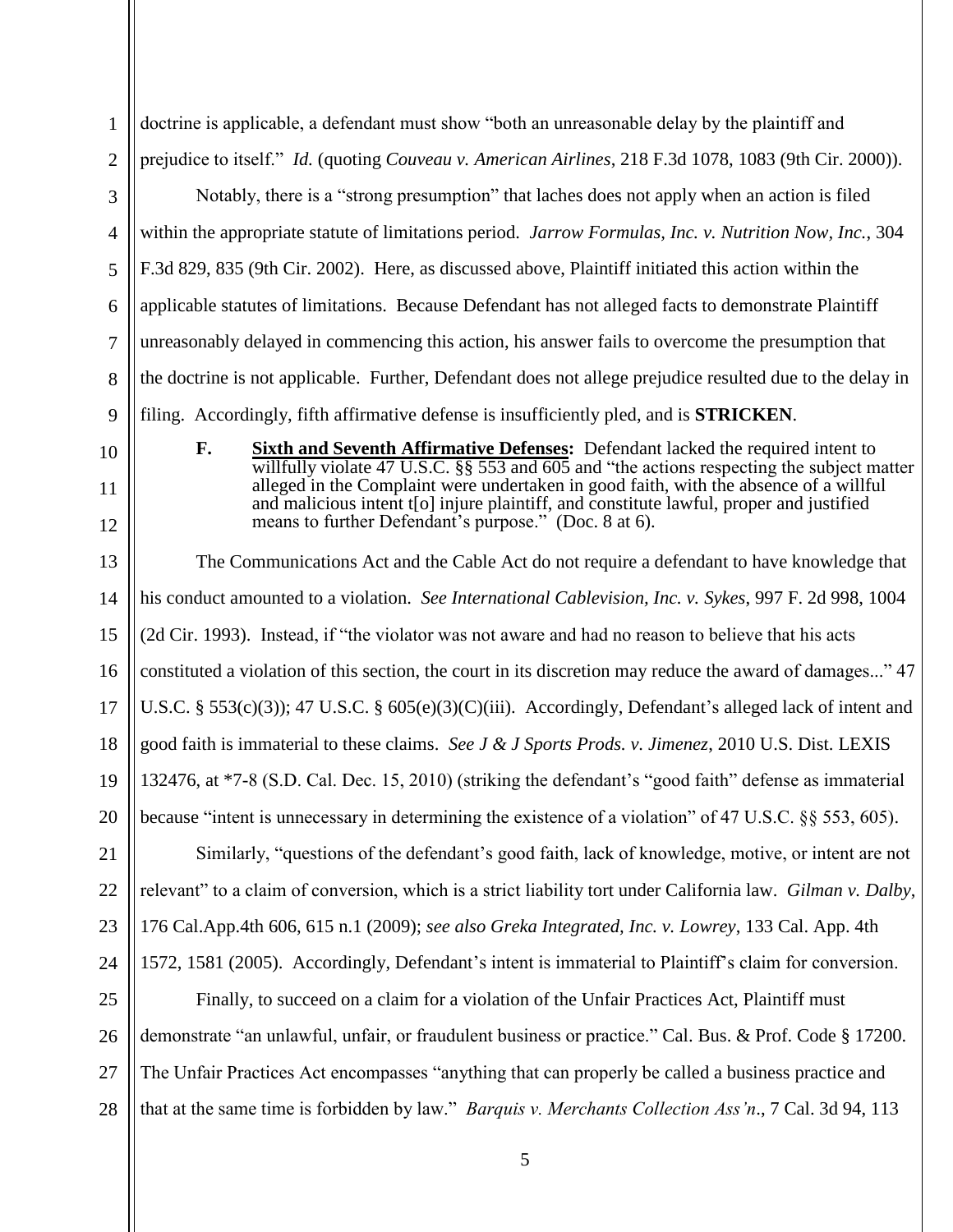| $\mathbf{1}$   | (1972). Therefore, to succeed on this claim, Plaintiff must demonstrate the elements of one of the other                                                                           |  |  |  |
|----------------|------------------------------------------------------------------------------------------------------------------------------------------------------------------------------------|--|--|--|
| $\overline{2}$ | causes of action have been satisfied, and Defendant's good faith remains immaterial.                                                                                               |  |  |  |
| 3              | Because the lack of intent and good faith are not relevant to the elements of claims in the                                                                                        |  |  |  |
| $\overline{4}$ | complaint, the defenses would not succeed under any circumstances and are insufficient as a matter of                                                                              |  |  |  |
| 5              | law. Accordingly, Defendant's sixth and seventh affirmative defenses are <b>STRICKEN</b> .                                                                                         |  |  |  |
| 6<br>7         | <b>Eighth Affirmative Defense:</b> "The act or acts complained of were not performed by<br>G.<br>the Defendant or by a duly authorized agent of [t]he Defendant." (Doc. 8 at 6).   |  |  |  |
| 8              | Plaintiff argues this should be stricken because it is "a denial of an element of Plaintiff's causes                                                                               |  |  |  |
| 9              | of action (to wit, causation)." (Doc. 10 at 10) (citing Zivkovic v. Southern Cal. Edison Co., 302 F.3d                                                                             |  |  |  |
| 10             | 1080, 1088 (9th Cir. 2002)). A denial of allegations in the complaint is not the proper subject of an                                                                              |  |  |  |
| 11             | affirmative defense. Joe Hand Promotions v. Davis, 2012 U.S. Dist. LEXIS 145402, at *10-11 (N.D.                                                                                   |  |  |  |
| 12             | Cal. Oct. 9, 2012). However, "[d]enials that are improperly pled as defenses should not be stricken on                                                                             |  |  |  |
| 13             | that basis alone." J & J Sports Prods. v. Delgado, 2011 U.S. Dist. LEXIS 9013, at *5 (E.D. Cal. Jan.                                                                               |  |  |  |
| 14             | 19, 2011).                                                                                                                                                                         |  |  |  |
| 15             | Given the conclusory nature of Defendant's Answer, which does not reference third parties                                                                                          |  |  |  |
| 16             | beyond this assertion, the Court cannot find factual allegations support this affirmative defense. See J                                                                           |  |  |  |
| 17             | & J Sports Prods. v. Gidha, 2012 U.S. Dist. LEXIS 20427, at *10 (E.D. Cal. Feb. 17, 2012).                                                                                         |  |  |  |
| 18             | Accordingly, Defendant's eighth affirmative defense is insufficiently pled, and is <b>STRICKEN</b> .                                                                               |  |  |  |
| 19             | Н.<br><b>Ninth Affirmative Defense:</b> "The complaint is stated in conclusory terms and<br>therefore, there may be affirmative defenses that are not discernible from the present |  |  |  |
| 20             | state of the pleadings. Accordingly, Defendant reserves the right to add additional<br>affirmative defenses if and to the extent such affirmative defenses are applicable to this  |  |  |  |
| 21             | action." (Doc. $8$ at 6)                                                                                                                                                           |  |  |  |
| 22             | Importantly, as Plaintiff observes, "[a]n attempt to reserve affirmative defenses for a future                                                                                     |  |  |  |
| 23             | date is not a proper affirmative defense in itself." Solis v. Zenith Capital, LLC, 2009 U.S. Dist. LEXIS                                                                           |  |  |  |
| 24             | 43350, at *19 (N.D. Cal. May 8, 2009). (citation omitted). Rather, if a defendant seeks to add                                                                                     |  |  |  |
| 25             | affirmative defenses at a later date, the defendant "must comply with Rule 15 of the Federal Rules of                                                                              |  |  |  |
| 26             | Civil Procedure." <i>Id.</i> ; see also Wyshak, 607 F.2d at 826-27. Thus, Defendant's reservation clause is                                                                        |  |  |  |
| 27             | not a proper affirmative defense and is <b>STRICKEN</b> .                                                                                                                          |  |  |  |
| 28             | $\frac{1}{1}$                                                                                                                                                                      |  |  |  |

6